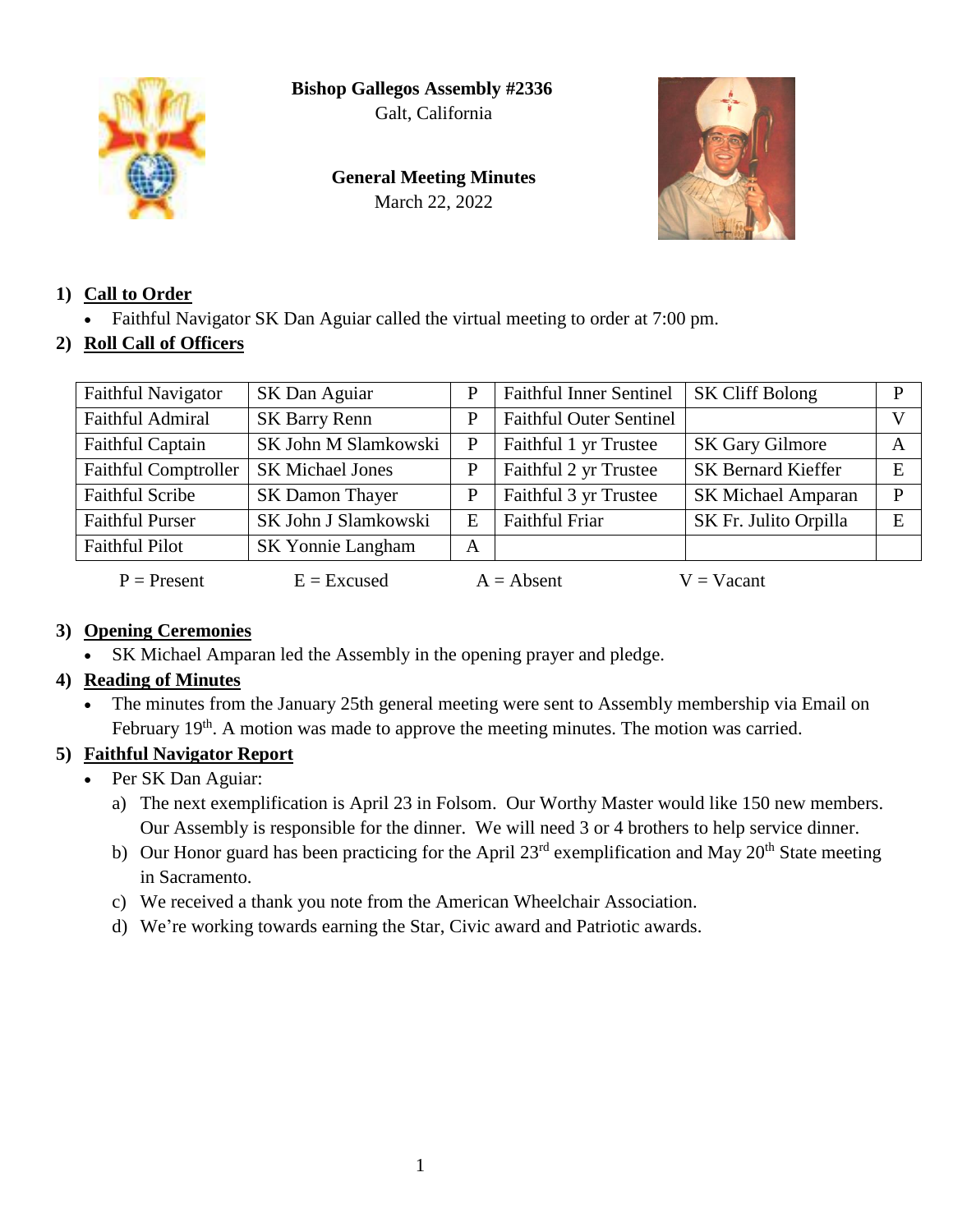#### **6) Faithful Comptroller Report**

- Per SK Michael Jones:
	- a) 3 bills were read totaling \$308.00
	- b) We have received 3 applications for the April  $23<sup>rd</sup>$  exemplification.
	- c) We have 29 Assembly members in the rears on dues.

## **7) Faithful Purser Report**

- Per SK Michael Jones (for SK John J Slamkowski):
	- a) Account details for the month of January and February:

| Month   | <b>Account</b>       | <b>Beginning Bal</b> | <b>Ending Bal</b> |
|---------|----------------------|----------------------|-------------------|
| January | General Fund         | \$13,991.60          | \$14,158.02       |
| January | <b>Money Market</b>  | \$4,410.32           | \$4,410.50        |
| January | CΒ                   | \$15,850.80          | \$15,850.80       |
| January | <b>Memorial Fund</b> | \$3,615.01           | \$3,615.01        |

| <b>Month</b> | <b>Account</b>       | <b>Beginning Bal</b> | <b>Ending Bal</b> |
|--------------|----------------------|----------------------|-------------------|
| February     | General Fund         | \$14,158.02          | \$14,319.16       |
| February     | <b>Money Market</b>  | \$4,410.50           | \$4,410.67        |
| February     | CD                   | \$15,850.80          | \$15,850.80       |
| February     | <b>Memorial Fund</b> | \$3,615.01           | \$3,565.01        |

## **8) Report of Committees**

- Per Honor Guard Commander SK Mike Amparan:
	- a) The team has been practicing.
	- b) Had a visiting Honor Guard Commander from Devine Mercy.
- Apparel Committee
	- a) Our apparel supplier Lori Zanardi is doing better after a fall.
- Sunshine Committee
	- a) No report.

## **9) Applications for Membership**

- Per SK Michael Jones:
	- a) Our 3 candidates include: Uriel Chavez, Flavio Perez and Jason Ohnemus. A motion was made to accept the candidates. The motion received a  $2<sup>nd</sup>$ , voted on and approved.

## **10) Old / Unfinished Business**

a) No report.

## **11) Report of Trustees**

a) The Trustees reviewed the bills presented and recommended both bills be paid. A motion was made and received a  $2<sup>nd</sup>$  to pay the bills. The motion was approved.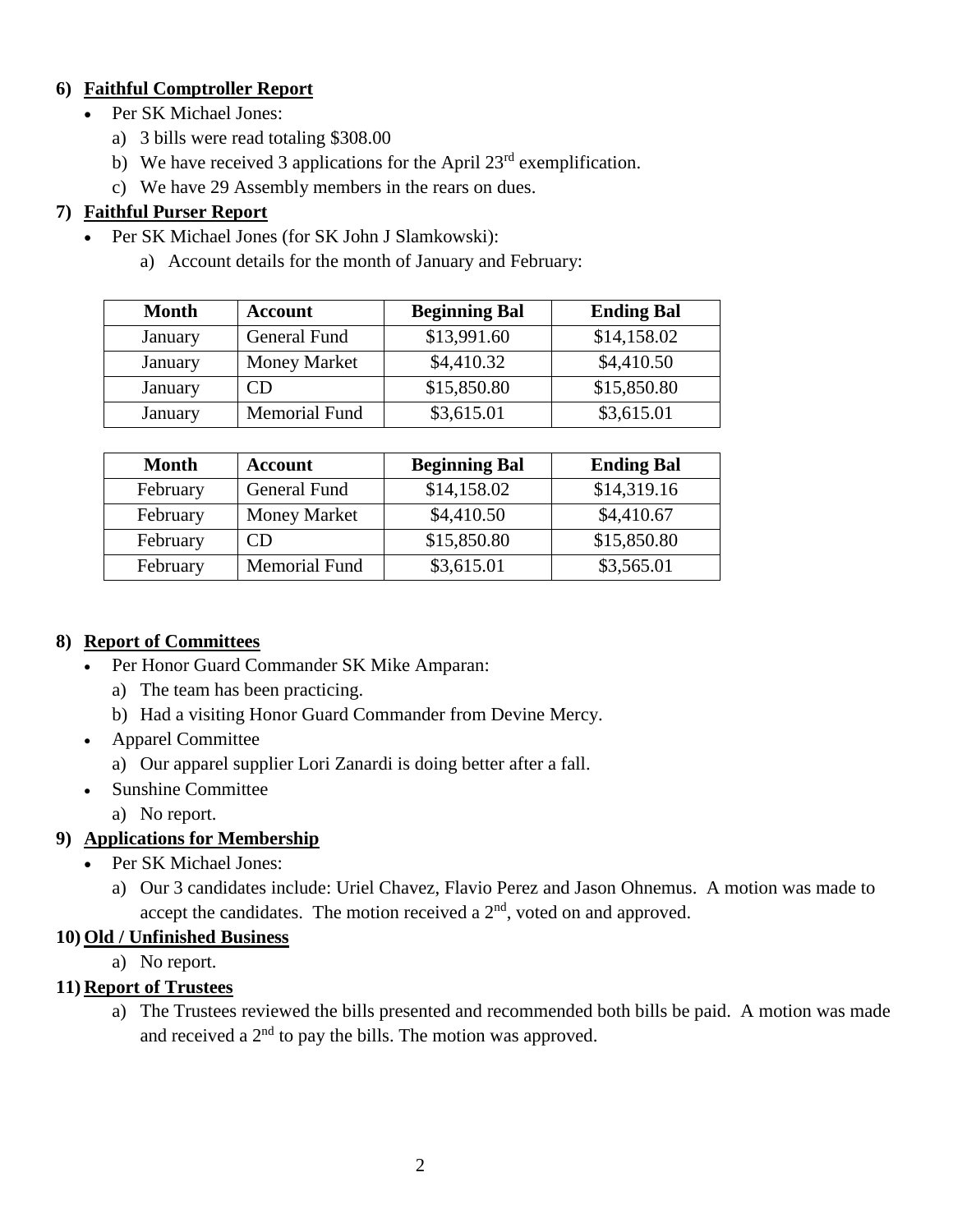#### **12) New Business**

- a) A motion was made to pay for the exemplification dinner for 4 or 5 brothers who help with the dinner. The motion received a  $2<sup>nd</sup>$ , voted on and approved.
- b) A motion was made to pay \$200 for the hospitality room at the state meeting. The motion received a 2<sup>nd</sup>, voted on and approved.
- c) A motion was made to pay \$150 for the Vocation dinner table on June  $18<sup>th</sup>$  at Good Shepherd. The motion received a  $2<sup>nd</sup>$ , voted on and approved.

## **13) District Marshall Report**

- Per Sr. District Marshal SK Don Snow:
	- a) He appreciated our Assembly preparing the April  $23<sup>rd</sup>$  exemplification dinner.
	- b) The creation of a Spanish Assembly is moving along.

# **14) Report of the 3rd Degree**

- **Elk Grove #7241:**
	- a) Had two recent events including a St. Patrick's Day and Mardi Gras at the Mission Parish.
	- b) Held an ID Drive to support Project Ride.
	- c) Having a recruiting drive this weekend.

## **Galt #9836:**

- a) Held a fish fry and jambalaya dinner.
- b) Held a recruitment drive in Galt.
- **Lodi #8709:**
	- a) No much going on.
	- b) Scheduling a dinner for early June.
- **Sacramento #4443:**
	- a) Having a Luau on May  $14<sup>th</sup>$ .
	- b) Had a fish fry the past two weeks.
- **St. Maria Goretti #15589**:
	- a) Held their drive-through Crab Feed on February 25<sup>th</sup>. It was very successful and we sold all tickets.
	- b) Held their first Lenten fish fry in 3 years last Friday, March  $18<sup>th</sup>$ . We served about 100 dinners. Fr. Sylvester has asked to do another fish fry on Friday, April 1<sup>st</sup>. All the proceeds will be donated to the KofC Ukrainian Solidarity Fund.
	- c) Have establish their officer nominating committee. Nominations in April and officer election in May.
- **St. Paul's #6922**:
	- a) No report.

## **15) Members or Friends sick or in distress (Pray for them):**

- † ROS Ed Schmaltz
- † SK Ron Bacher
- † SK Julius Totimeth
- † Francis Roth
- † SK Roger Baht
- † SK Ernesto Shanklin
- † For all listed in the MITRE